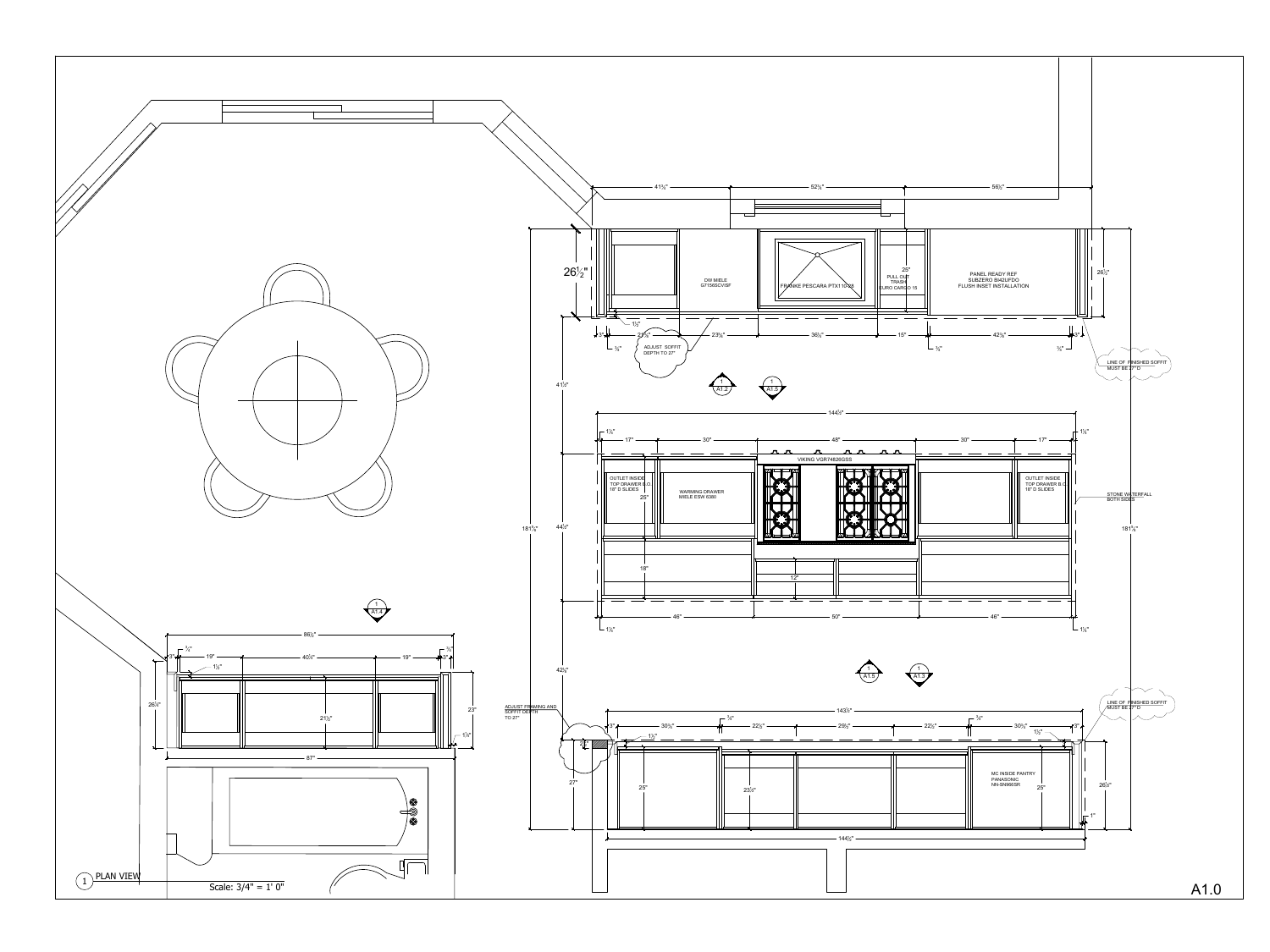![](_page_1_Figure_0.jpeg)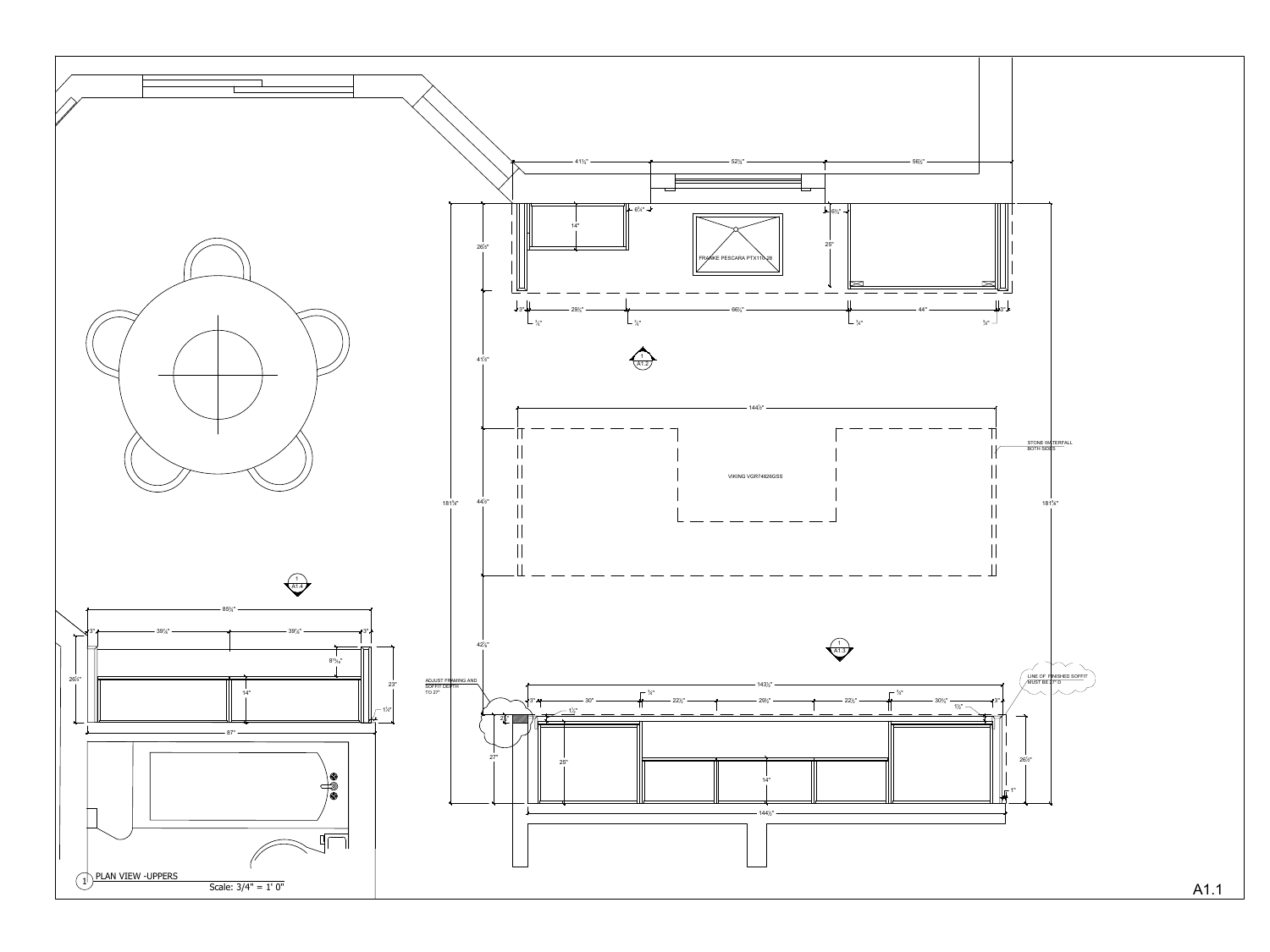![](_page_2_Figure_0.jpeg)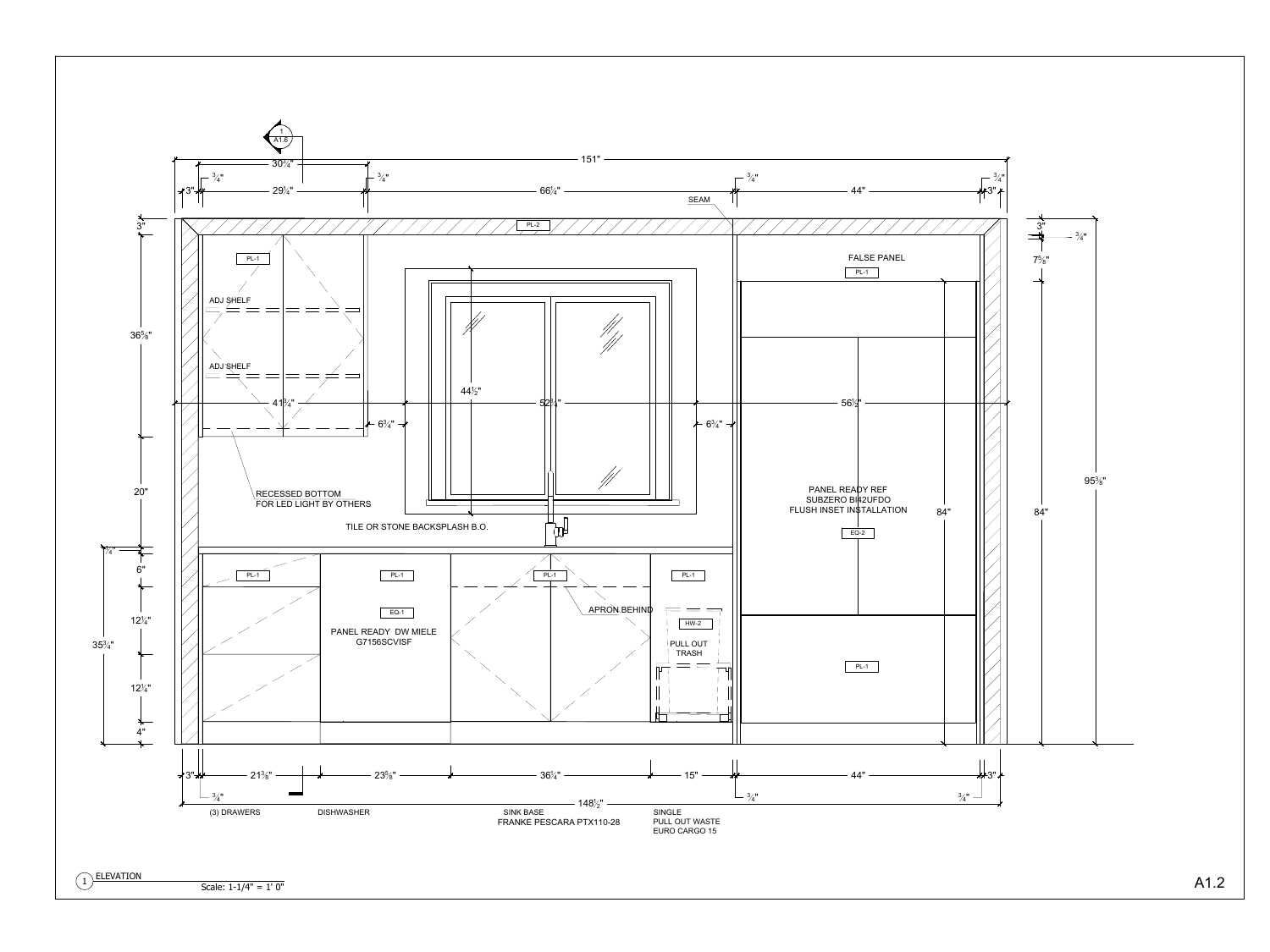![](_page_3_Figure_0.jpeg)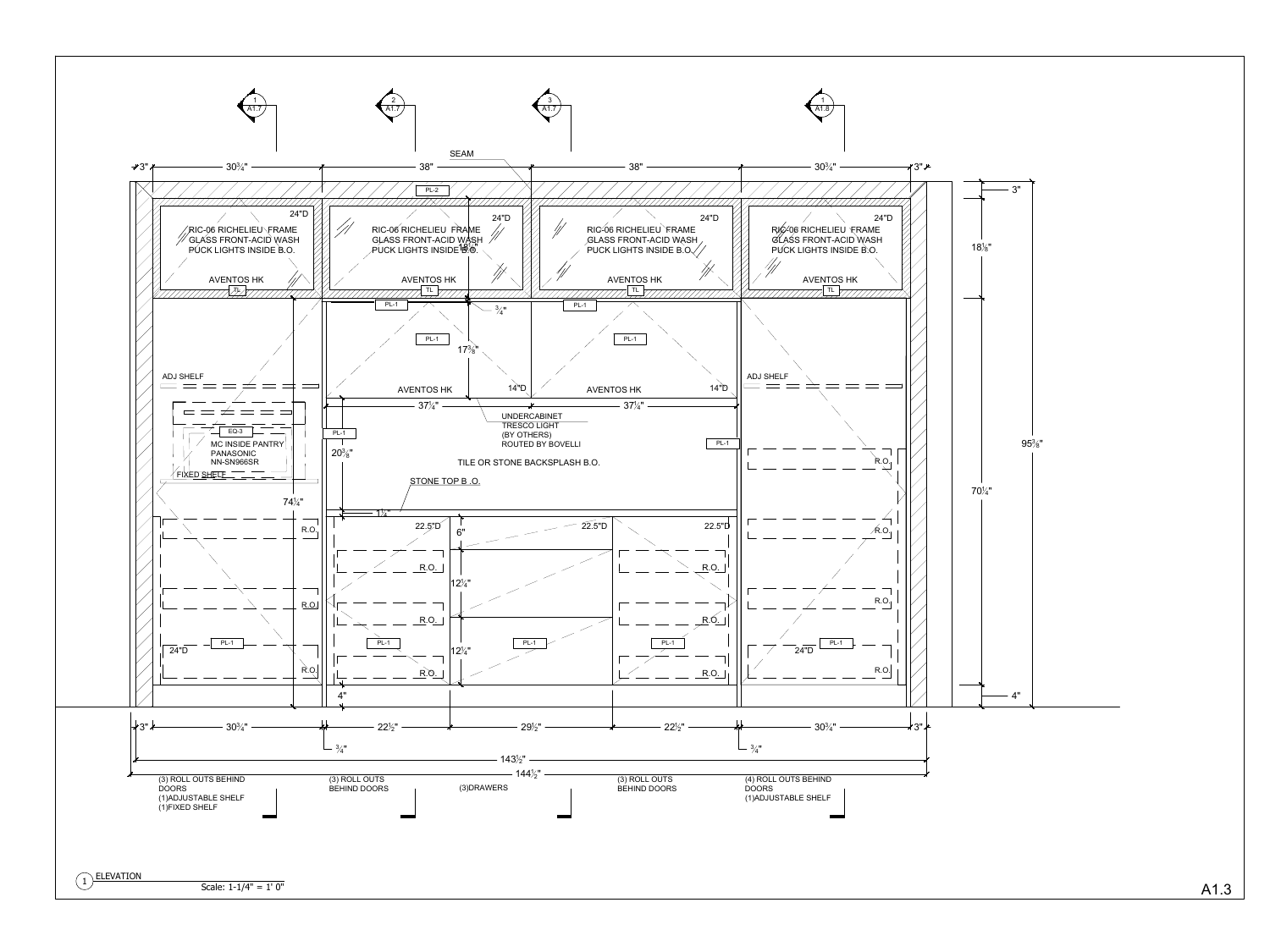![](_page_4_Figure_0.jpeg)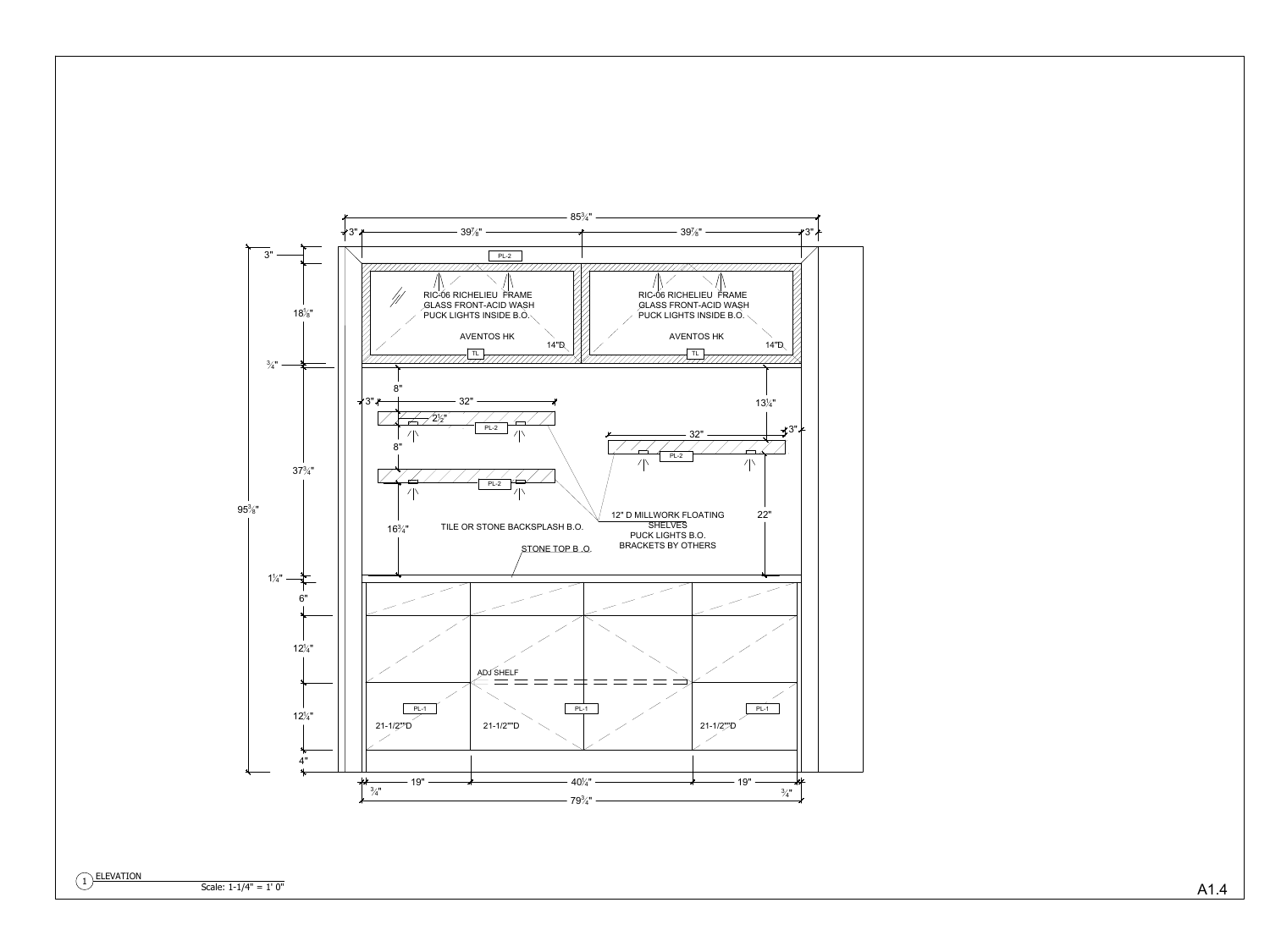![](_page_5_Figure_0.jpeg)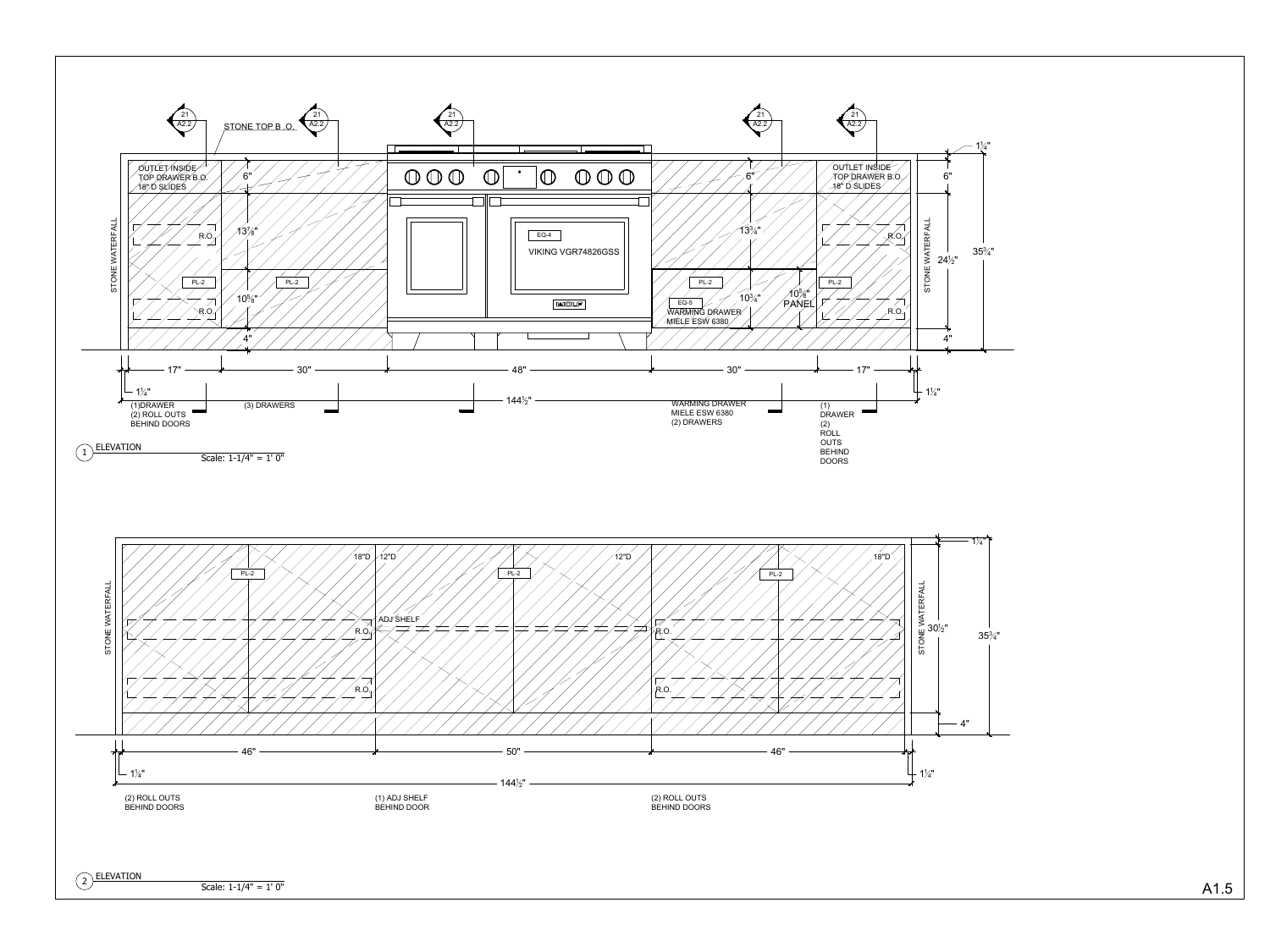![](_page_6_Figure_0.jpeg)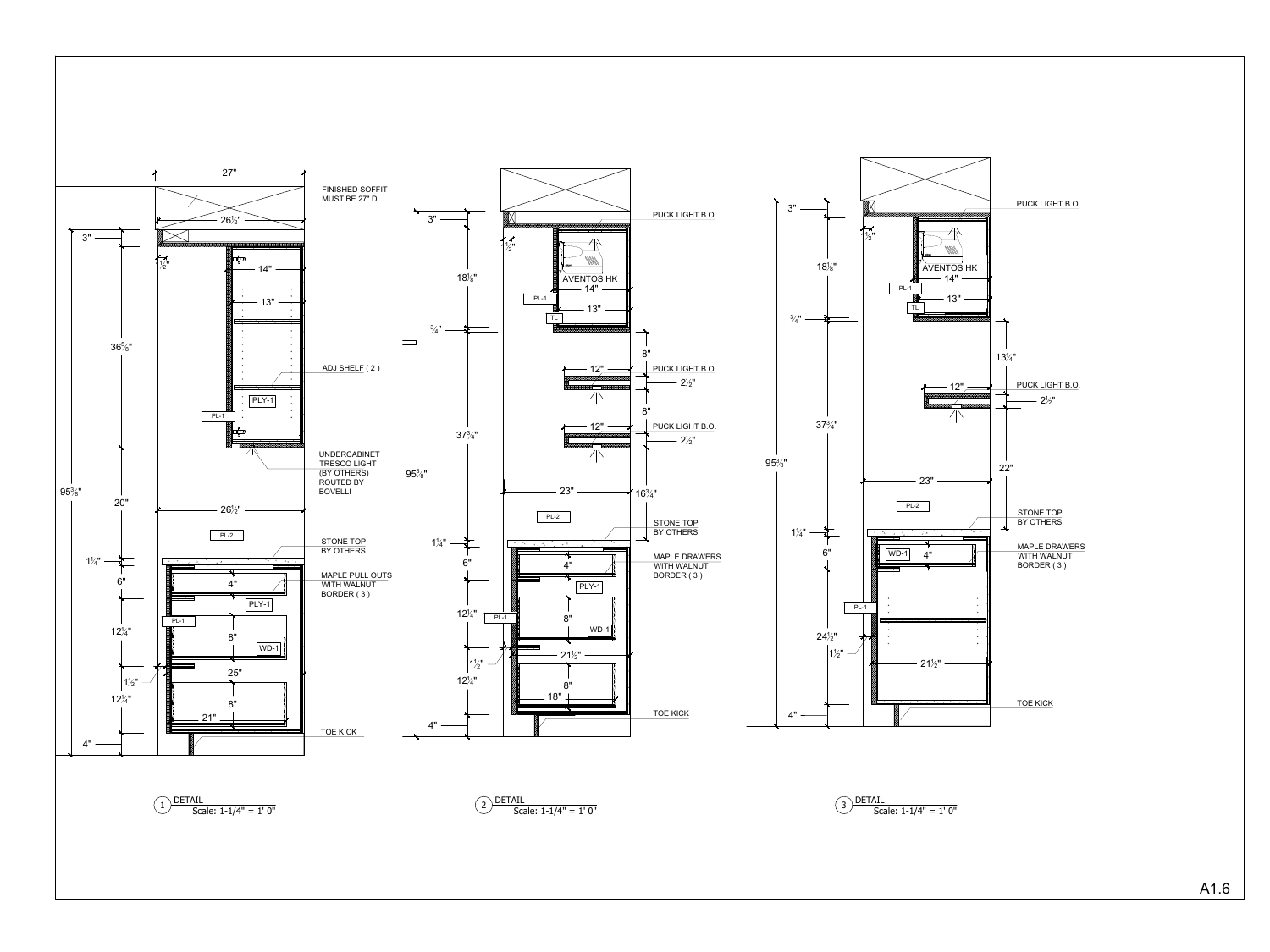![](_page_7_Figure_0.jpeg)